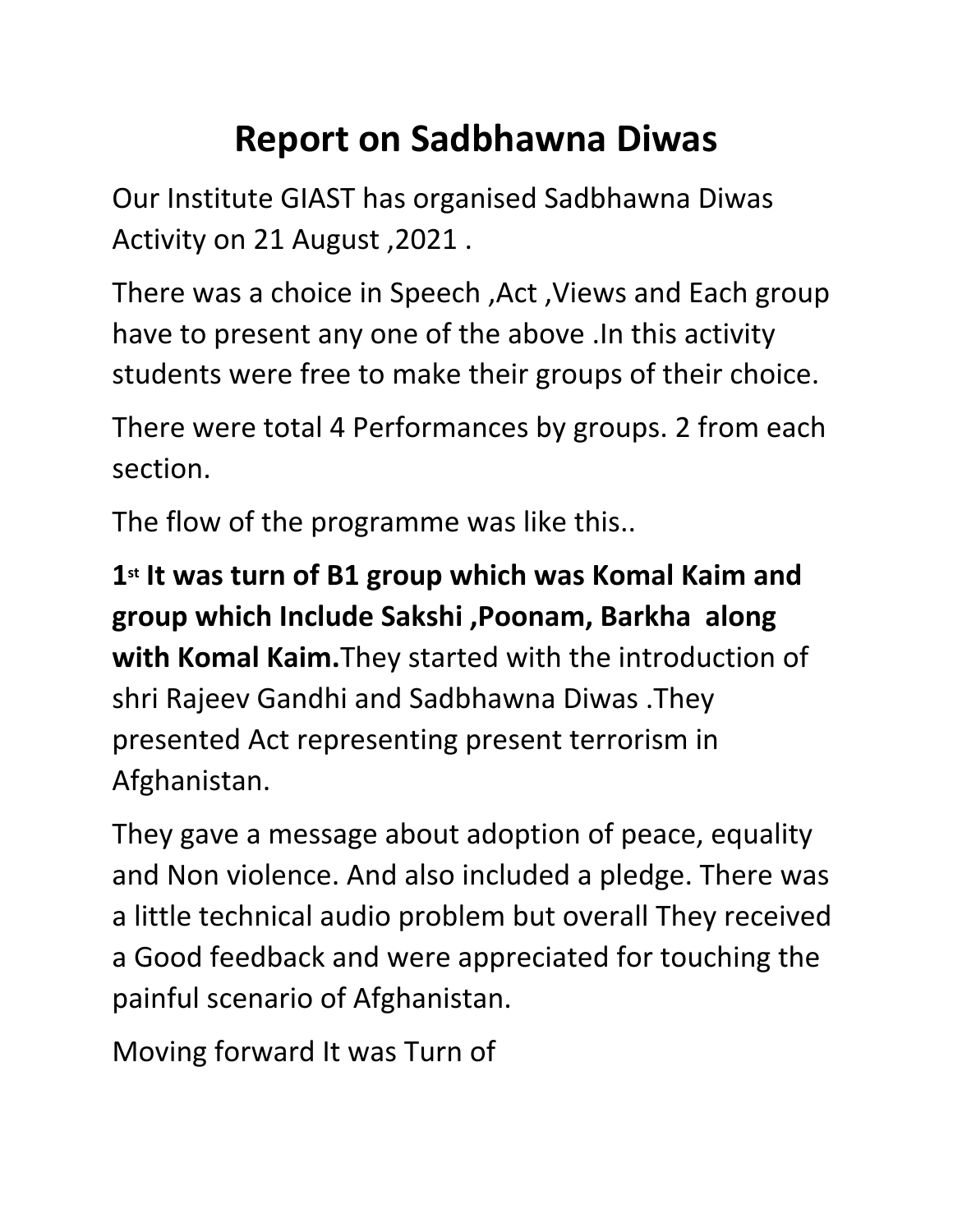**A1 which include Bhavya Arora** .Her speech started with Introduction of Shri Rajeev Gandhi and hi achievements .Then she explained Afghanistan situation And at the end she included pledge and Sanskrit shloka presenting equality and unity. She also got an excellent feedback for her informative speech and message and was appreciated for showing concern for Afghanistan situation.

Now it was turn of

**B2 Group which includes Akanksha ,Vaishali ,Vidya ,Kamakshi.** There presentation started with introduction of Sadbhawna Diwas and Shri Rajeev Gandhi. Vidya explained the value of peace and effect of Afghanistan situation on us .she emphasised the unity of whole world for which she was appreciated also by teachers. Group B2 also received good feedback from teachers .

Now it was turn of last but not the least ..

**A2 Group which included Shashthi shree, Bharti Suman, Mansi ,Mansi , Priya ,Amrita ,Aisha Dinky** . They started with the Introduction of Shri Rajeev Gandhi and Sadbhawna Diwas They talked about various Attacks on India by terrorists . Suman explained love and peace through a song which was appreciated by teachers . They